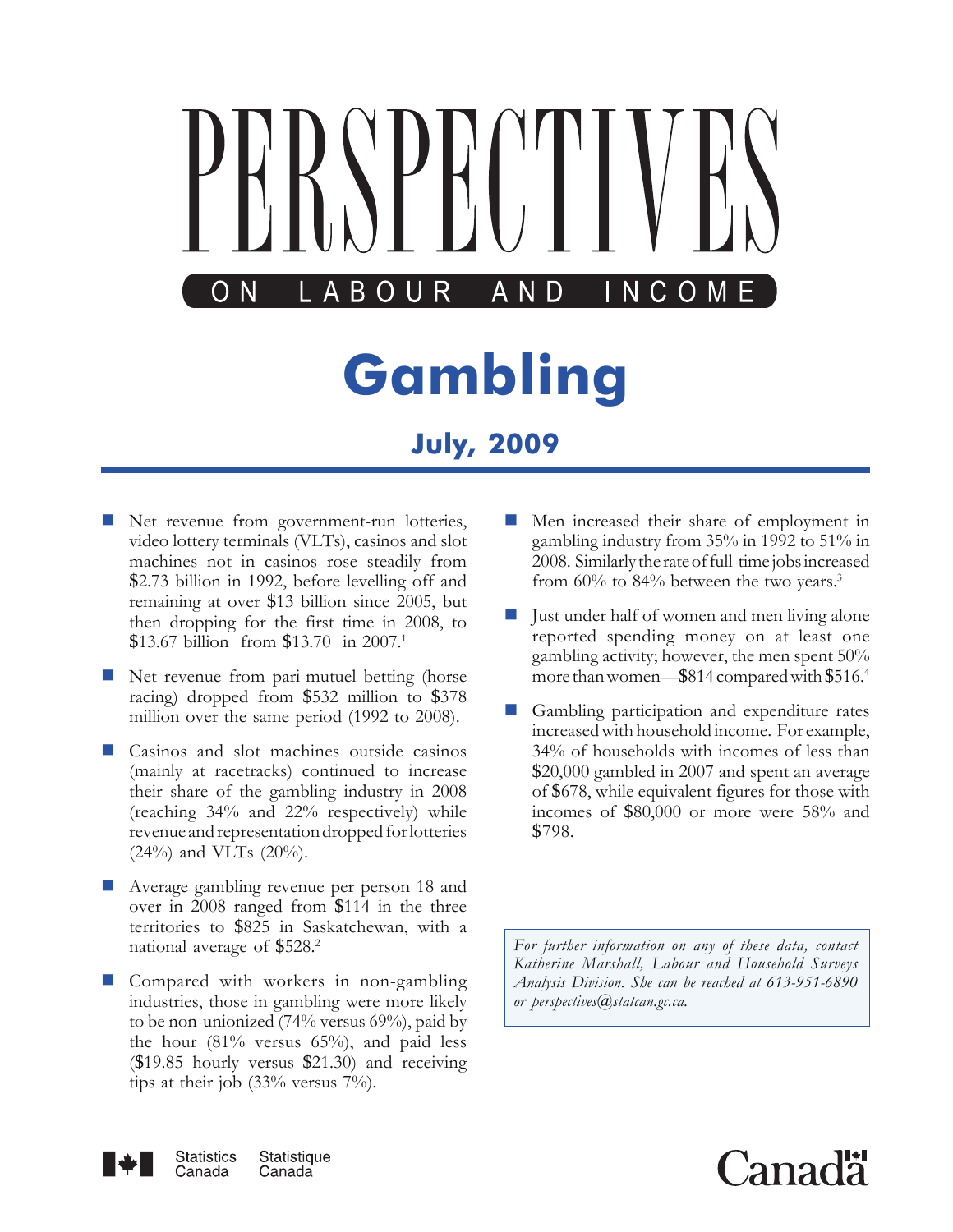### Gambling





# **Table 1 Gambling revenues and profits**

|                                             | Gambling<br>revenue <sup>1</sup> |        | Gambling<br>profit <sup>2</sup> |       | Share of<br>total revenue <sup>3</sup> |      | Revenue per<br>capita (18 and over) <sup>4</sup> |      |
|---------------------------------------------|----------------------------------|--------|---------------------------------|-------|----------------------------------------|------|--------------------------------------------------|------|
|                                             | 1992                             | 2008   | 1992                            | 2008  | 1992                                   | 2006 | 1992                                             | 2008 |
|                                             |                                  |        | \$ millions (current)           |       | %                                      |      | \$                                               |      |
| Canada                                      | 2,734                            | 13,926 | 1,680                           | 7,144 | 1.9                                    | 4.8  | 128                                              | 528  |
| Newfoundland and Labrador                   | 80                               | 197    | 42                              | 99    | 2.3                                    | 4.1  | 189                                              | 477  |
| Prince Edward Island                        | 20                               | 46     | 7                               | 16    | 2.7                                    | 3.3  | 209                                              | 413  |
| Nova Scotia                                 | 125                              | 324    | 72                              | 143   | 2.8                                    | 4.5  | 180                                              | 426  |
| New Brunswick                               | 117                              | 219    | 49                              | 129   | 2.7                                    | 3.3  | 209                                              | 363  |
| Quebec                                      | 693                              | 2,790  | 472                             | 1,539 | 1.8                                    | 3.9  | 128                                              | 449  |
| Ontario                                     | 853                              | 4,841  | 529                             | 1,680 | 1.9                                    | 5.2  | 106                                              | 475  |
| Manitoba                                    | 153                              | 645    | 105                             | 358   | 2.5                                    | 5.3  | 186                                              | 696  |
| Saskatchewan                                | 62                               | 641    | 39                              | 325   | 1.1                                    | 5.4  | 86                                               | 825  |
| Alberta                                     | 225                              | 2,254  | 125                             | 1,759 | 1.6                                    | 5.5  | 118                                              | 809  |
| <b>British Columbia</b>                     | 403                              | 1,962  | 239                             | 1,089 | 2.2                                    | 5.2  | 153                                              | 556  |
| Yukon, Northwest Territories<br>and Nunavut | 5                                | 9      |                                 | 7     | 0.3                                    | 0.3  | 82                                               | 114  |

1. Total revenue from wagers on government-controlled lotteries, casinos and VLTs, minus prizes and winnings. Revisions to provincial estimates will occur in November 2009.

2. Net income of provincal governments from total gambling revenue, less operating and other expenses (see Data sources and definitions).

3. The 2006 share of total revenue calculation is based on 2006 gambling revenue and 2006 total provincial revenue. The 2007 provincial revenue will be available autumn 2009.

4. Persons 18 and over were selected as this is the legal age of gambling in most provinces.

Sources: Statistics Canada, National Accounts, Public Institutions (Financial management statistics) and post-censal population estimates.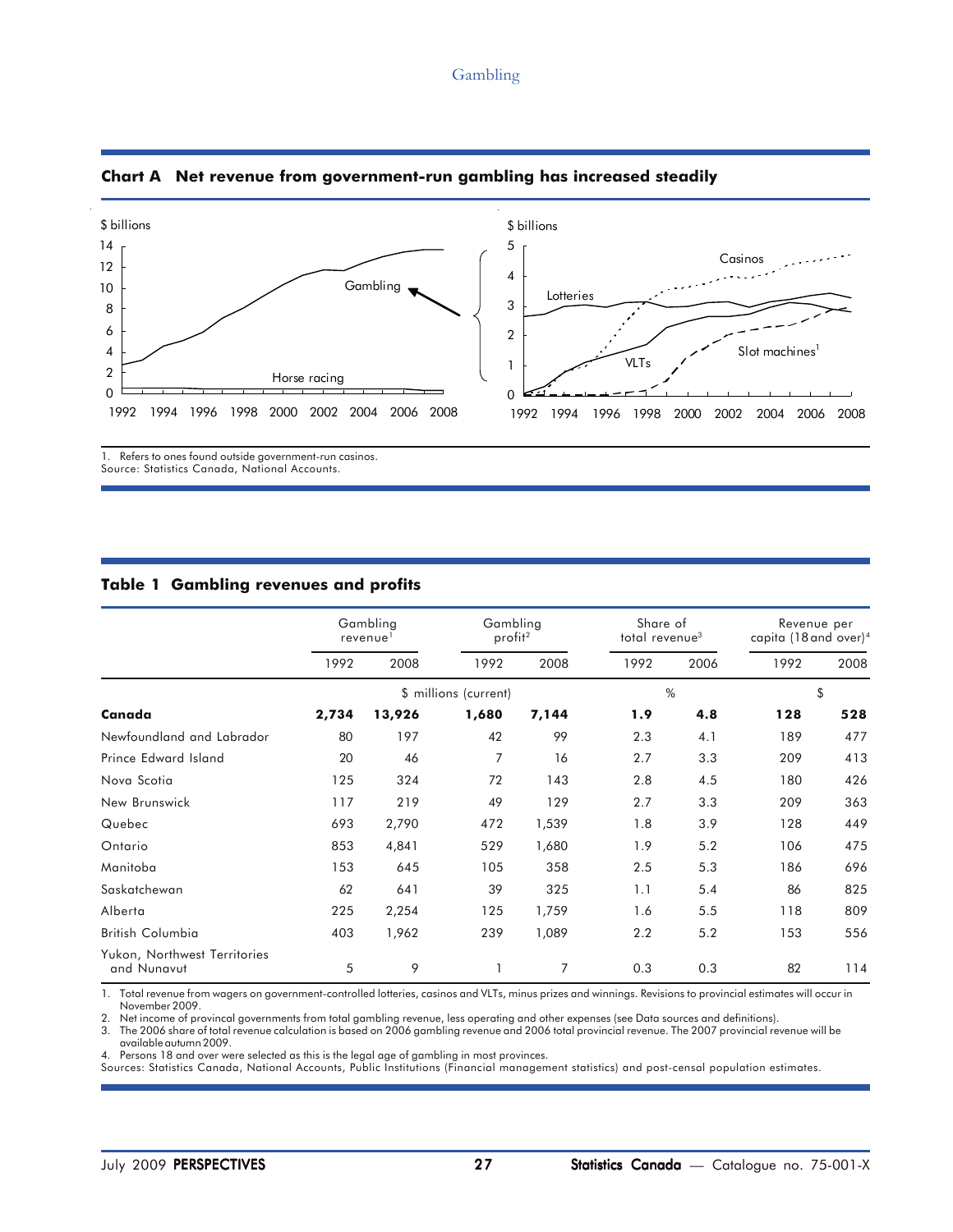### **Table 2 Characteristics of workers**

|                                                                                                      | Gambling <sup>1</sup>    |                           |                           | Non-gambling              |
|------------------------------------------------------------------------------------------------------|--------------------------|---------------------------|---------------------------|---------------------------|
|                                                                                                      | 1992                     | 2008                      | 1992                      | 2008                      |
| <b>Total employed</b>                                                                                | 11                       | 41                        | thousand<br>12,720        | 17,084                    |
| Sex<br>Men<br>Women                                                                                  | 35<br>65                 | %<br>51<br>49             | 55<br>45                  | 53<br>47                  |
| Age<br>15 to 34<br>35 and over                                                                       | 57<br>43                 | 42<br>58                  | 45<br>55                  | 37<br>63                  |
| <b>Education</b><br>High school or less<br>Postsecondary certificate<br>or diploma                   | 66<br>21                 | 47<br>34                  | 57<br>27                  | 41<br>35                  |
| University degree                                                                                    | 13                       | 19                        | 16                        | 24                        |
| <b>Work status</b><br>Full-time<br>Part-time                                                         | 60<br>40                 | 84<br>16                  | 81<br>19                  | 82<br>18                  |
| <b>Provinces</b><br>Atlantic provinces<br>Quebec<br>Ontario<br>Prairie provinces<br>British Columbia | 8<br>F<br>28<br>30<br>25 | 3<br>16<br>39<br>20<br>22 | 7<br>24<br>39<br>17<br>13 | 6<br>23<br>39<br>18<br>13 |
| <b>Class of worker</b><br>Employee<br>Self-employed                                                  | 99<br>F                  | 98<br>F                   | 85<br>15                  | 85<br>15                  |

1. Employment at racetracks and 'racinos' (racetracks with slots and/or other gaming activities) is excluded. These activities are coded under 'spectator sports'.

Source: Statistics Canada, Labour Force Survey.

### **Chart B Growth in gambling has leveled off**



activities, such as lottery ticket sales, VLT receipt sales, and bets at casinos. Other economic spinoffs, such as hotel and restaurant business, security services, or building and equipment maintenance are not included.

Source: Statistics Canada, National Accounts.

# **Table 3 Characteristics of jobs**

|                                         | Gambling       |                |                         | Non-gambling   |  |
|-----------------------------------------|----------------|----------------|-------------------------|----------------|--|
|                                         | 1997           | 2008           | 1997                    | 2008           |  |
| Employees <sup>1</sup>                  | 33             | 41             | thousand<br>11,323<br>% | 14,456         |  |
| Unionized <sup>2</sup><br>Non-unionized | 29<br>71       | 26<br>74       | 34<br>66                | 31<br>69       |  |
| Permanent job<br>Temporary job          | 91<br>9        | 91<br>9        | 89<br>11                | 88<br>12       |  |
| Usually receive tips<br>No tips         | 27<br>73       | 33<br>67       | 7<br>93                 | 7<br>93        |  |
| Paid by the hour                        | 80             | 81             | 61                      | 65             |  |
| Not paid hourly                         | 20             | 19             | 39                      | 35             |  |
| <b>Average hourly</b><br>earnings $3$   |                |                | \$                      |                |  |
| Men: full-time<br>Women: full-time      | 13.50<br>13.05 | 23.00<br>18.70 | 17.85<br>14.80          | 24.30<br>20.80 |  |

1. More detailed questions on employees were introduced with the 1997 revision of the Labour Force Survey.

2. Includes persons who are not union members, but whose jobs are covered by collective agreements.

3. Includes tips and commissions.

Source: Statistics Canada, Labour Force Survey.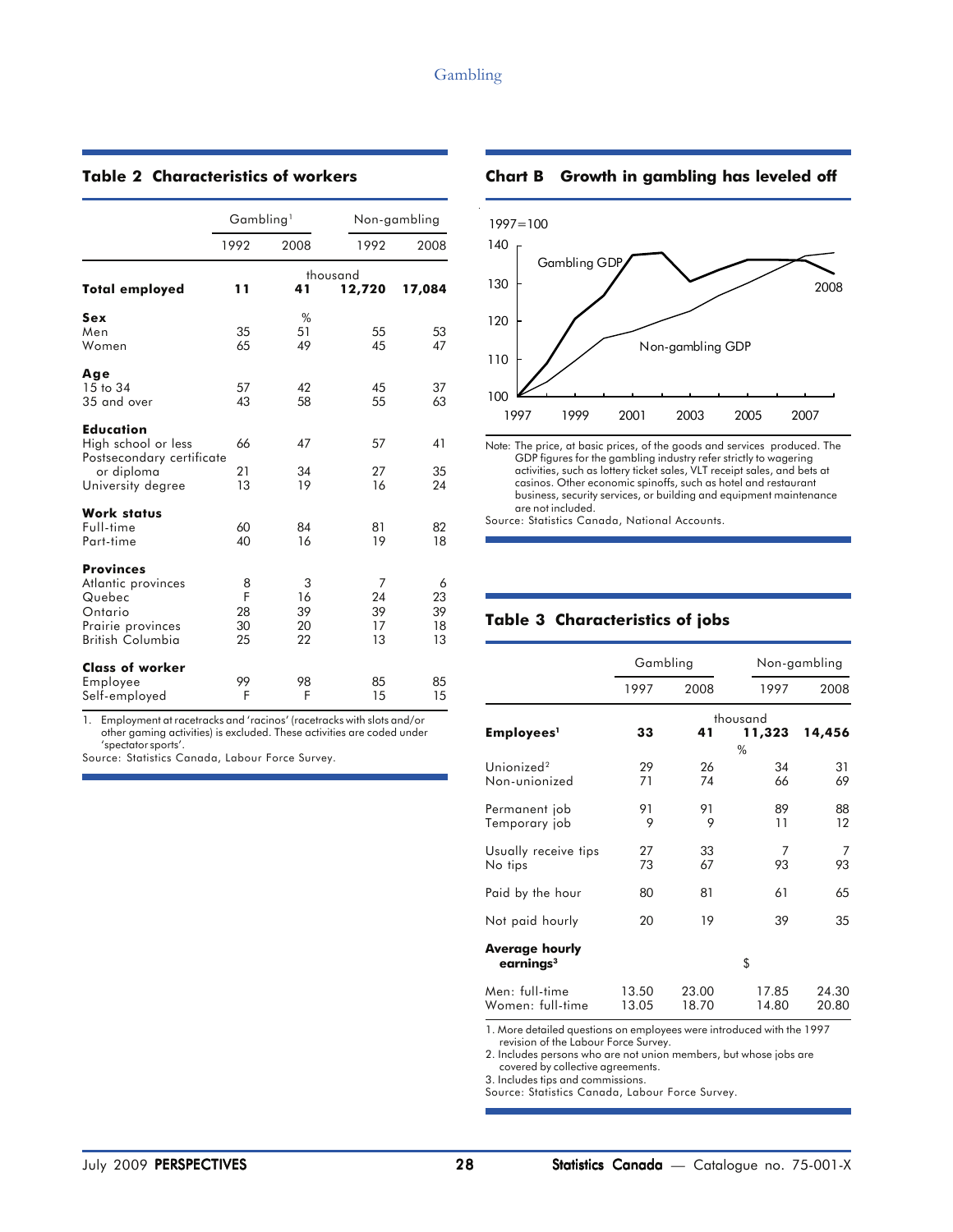|                                    | At least one<br>gambling activity |    |     | Government<br>lotteries |     | Other<br>lotteries/raffles,<br>etc. |       | Casinos, slot<br>machines<br>and VLTs |       | Bingos         |
|------------------------------------|-----------------------------------|----|-----|-------------------------|-----|-------------------------------------|-------|---------------------------------------|-------|----------------|
|                                    | \$                                | %  | \$  | %                       | \$  | %                                   | \$    | %                                     | \$    | %              |
| <b>All households</b>              |                                   |    |     |                         |     |                                     |       |                                       |       |                |
| 2000                               | 492                               | 74 | 239 | 63                      | 82  | 31                                  | 523   | 21                                    | 729   | 9              |
| 2001                               | 513                               | 72 | 249 | 61                      | 94  | 29                                  | 536   | 20                                    | 797   | 9              |
| 2002                               | 570                               | 73 | 252 | 63                      | 123 | 30                                  | 679   | 21                                    | 901   | $\overline{7}$ |
| 2003                               | 506                               | 74 | 237 | 64                      | 95  | 28                                  | 649   | 19                                    | 800   | 8              |
| 2004                               | 514                               | 71 | 262 | 61                      | 100 | 28                                  | 653   | 19                                    | 802   | 6              |
| 2005                               | 549                               | 69 | 251 | 60                      | 141 | 26                                  | 712   | 17                                    | 946   | 6              |
| 2006                               | 493                               | 73 | 254 | 64                      | 109 | 28                                  | 686   | 19                                    | 521   | 6              |
| 20071                              | 646                               | 52 | 282 | 48                      | 123 | 17                                  | 850   | 17                                    | 792   | 4              |
| One-person households <sup>2</sup> | 670                               | 45 | 241 | 40                      | 150 | 12                                  | 1,111 | 14                                    | 774   | 3              |
| Men                                | 814                               | 49 | 312 | 44                      | 226 | 12                                  | 1,438 | 15                                    | 892   | $\sqrt{2}$     |
| 18 to 44                           | 578                               | 49 | 155 | 41                      | 118 | 12                                  | 1,033 | 19                                    | F     | F              |
| 45 to 64                           | 1,084                             | 54 | 384 | 51                      | 163 | 14                                  | 2,895 | 11                                    | F     | F              |
| 65 and over                        | 874                               | 42 | 545 | 38                      | 780 | 8                                   | 772   | 13                                    | F     | F              |
| Women                              | 516                               | 40 | 165 | 36                      | 87  | 13                                  | 795   | 14                                    | 717   | 4              |
| 18 to 44                           | 285                               | 39 | 147 | 35                      | 80  | 16                                  | 246   | 18                                    | F     | $\mathsf F$    |
| 45 to 64                           | 679                               | 50 | 176 | 47                      | 87  | 15                                  | 1,586 | 14                                    | 657   | $\pmb{4}$      |
| 65 and over                        | 530                               | 35 | 167 | 29                      | 96  | 9                                   | 739   | 11                                    | 978   | 5              |
| <b>All households</b>              |                                   |    |     |                         |     |                                     |       |                                       |       |                |
| Newfoundland and Labrador          | 567                               | 52 | 303 | 48                      | 97  | 25                                  | 611   | 8                                     | 701   | 11             |
| Prince Edward Island               | 525                               | 54 | 258 | 47                      | 107 | 26                                  | 385   | 13                                    | 918   | 9              |
| Nova Scotia                        | 599                               | 55 | 266 | 50                      | 96  | 26                                  | 498   | 12                                    | 1,278 | 9              |
| New Brunswick                      | 440                               | 54 | 246 | 51                      | 116 | 21                                  | 512   | $\overline{7}$                        | 683   | $\overline{7}$ |
| Quebec                             | 456                               | 55 | 284 | 53                      | 63  | 11                                  | 585   | 12                                    | 521   | 5              |
| Ontario                            | 726                               | 50 | 297 | 45                      | 142 | 17                                  | 905   | 21                                    | 671   | 3              |
| Manitoba                           | 709                               | 56 | 243 | 49                      | 83  | 26                                  | 736   | 25                                    | 1,044 | $\overline{7}$ |
| Saskatchewan                       | 731                               | 55 | 264 | 49                      | 115 | 31                                  | 748   | 24                                    | 1,058 | 6              |
| Alberta                            | 927                               | 48 | 282 | 42                      | 183 | 24                                  | 1,246 | 20                                    | 950   | 4              |
| <b>British Columbia</b>            | 628                               | 52 | 264 | 48                      | 114 | 17                                  | 847   | 17                                    | 1,060 | 3              |
| Income after tax                   |                                   |    |     |                         |     |                                     |       |                                       |       |                |
| Less than \$20,000                 | 678                               | 34 | 198 | 30                      | 234 | 7                                   | 1,624 | 8                                     | 621   | 4              |
| \$20,000 to \$39,999               | 602                               | 49 | 271 | 45                      | 101 | 13                                  | 794   | 15                                    | 734   | 6              |
| \$40,000 to \$59,999               | 587                               | 55 | 277 | 50                      | 98  | 18                                  | 761   | 17                                    | 766   | 5              |
| \$60,000 to \$79,999               | 558                               | 61 | 306 | 57                      | 99  | 22                                  | 592   | 21                                    | 562   | $\pmb{4}$      |
| \$80,000 and over                  | 798                               | 58 | 311 | 54                      | 149 | 25                                  | 951   | 23                                    | 1,309 | 3              |

### **Table 4 Household expenditures on gambling activities**

1. New screening questions were added in 2007 to reduce response burden, but for some categories, including games of chance, the response rate was lower than expected. These screening questions will be modified for 2008. See catalogue no. 62F0026M, no. 1 for more details.

2. Using one-person households allows examination of individual characteristics. Persons 18 and over were selected as this is the legal age for gambling in most provinces.

Note: Expenditures are per spending household. Unless otherwise indicated, figures are for 2007. Source: Statistics Canada, Survey of Household Spending.